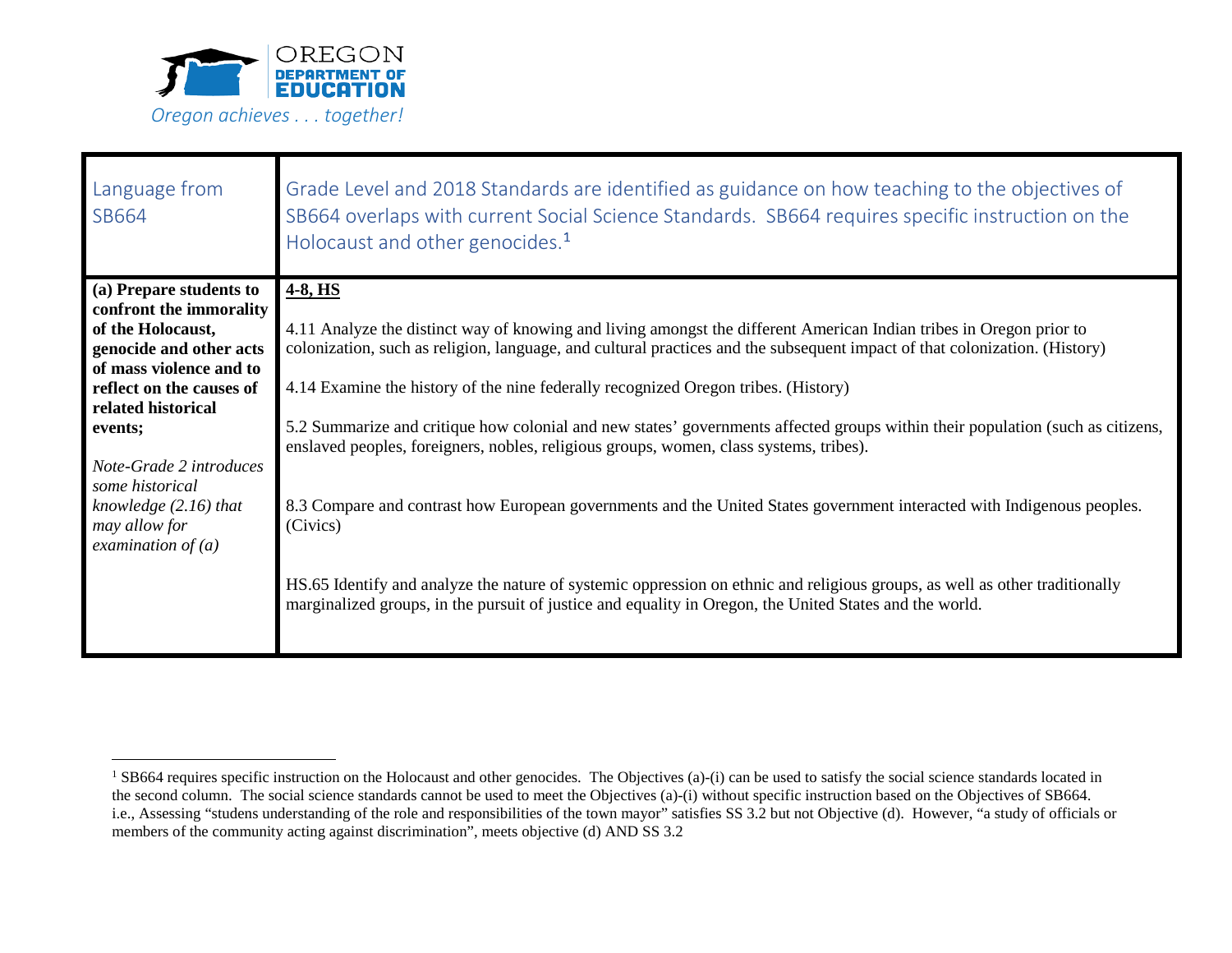

| (b) Develop students'                                                                                     | $K-3, 4-8, HS$                                                                                                                                                                                                                                                                                                                                                                                                                                                                                                                        |  |  |  |  |  |  |  |  |
|-----------------------------------------------------------------------------------------------------------|---------------------------------------------------------------------------------------------------------------------------------------------------------------------------------------------------------------------------------------------------------------------------------------------------------------------------------------------------------------------------------------------------------------------------------------------------------------------------------------------------------------------------------------|--|--|--|--|--|--|--|--|
| respect for cultural<br>diversity and help                                                                | K.1 Explain why rules reduce conflict and promote fairness.                                                                                                                                                                                                                                                                                                                                                                                                                                                                           |  |  |  |  |  |  |  |  |
| students gain insight<br>into the importance of<br>the protection of                                      | K.2 Use and identify respectful dialogue, taking turns, and explain how rules are different in different settings.                                                                                                                                                                                                                                                                                                                                                                                                                    |  |  |  |  |  |  |  |  |
| international human<br>rights for all people.                                                             | 1.2 Apply civic virtues (such as equality, freedom, liberty, respect for individual rights, equity, justice, and deliberation) when<br>participating in school settings (such as the classroom, cafeteria, playground, assemblies, and independent work).                                                                                                                                                                                                                                                                             |  |  |  |  |  |  |  |  |
| Note-The focus in K-3 on                                                                                  | 1.13 Understand, affirm, respect, and celebrate the diversity of individuals, families, and school communities. (History)                                                                                                                                                                                                                                                                                                                                                                                                             |  |  |  |  |  |  |  |  |
| classroom, school, and<br>community rules,                                                                | 2.3 Evaluate how individuals, groups, and communities manage conflict and promote justice and equity. (Civics)                                                                                                                                                                                                                                                                                                                                                                                                                        |  |  |  |  |  |  |  |  |
| responsibilities, and<br>respect support (b) even<br>without direct instruction<br>on international human | 3.14 Explain why individuals and groups (e.g. socioeconomic, ethnic, and religious groups, and other traditionally marginalized<br>groups) in the same historical period differed in the way they viewed and interpreted historical events                                                                                                                                                                                                                                                                                            |  |  |  |  |  |  |  |  |
| rights                                                                                                    | 4.14 Examine the history of the nine federally recognized Oregon tribes.                                                                                                                                                                                                                                                                                                                                                                                                                                                              |  |  |  |  |  |  |  |  |
|                                                                                                           | 5.21 Identify issues related to historical events to recognize power, authority, and governance as it relates to systems of<br>oppression and its impact on ethnic and religious groups and other traditionally marginalized groups in the modern era (bias and<br>injustice, discrimination, stereotypes). (History)<br>6.17 Identify and examine the roles and impact of diverse groups of people (e.g. gender roles, social roles, political and<br>economic structures) within the countries of the Western Hemisphere. (History) |  |  |  |  |  |  |  |  |
|                                                                                                           | 6.20 Analyze cause and effect relationships within the living histories of ethnic groups, religious groups, and other traditionally<br>marginalized groups in the Western Hemisphere. (History)                                                                                                                                                                                                                                                                                                                                       |  |  |  |  |  |  |  |  |
|                                                                                                           | 7.4 Analyze the origins, and influence of historical documents (including but not limited to, Ten Commandments, Magna Carta,<br>Hammurabi's Code, Confucianism, Vedic Law Code) on the development of modern governments. (Civics)                                                                                                                                                                                                                                                                                                    |  |  |  |  |  |  |  |  |
|                                                                                                           | 8.2 Identify and understand how to apply the rights and responsibilities of individuals under the Constitution. (Civics)                                                                                                                                                                                                                                                                                                                                                                                                              |  |  |  |  |  |  |  |  |
|                                                                                                           | HS.11 Examine the pluralistic realities of society (such as ethnic and social groups, urban/rural, cultural, poverty, religion, and<br>age) recognizing issues of equity, and evaluating the need for change. (Civics)                                                                                                                                                                                                                                                                                                                |  |  |  |  |  |  |  |  |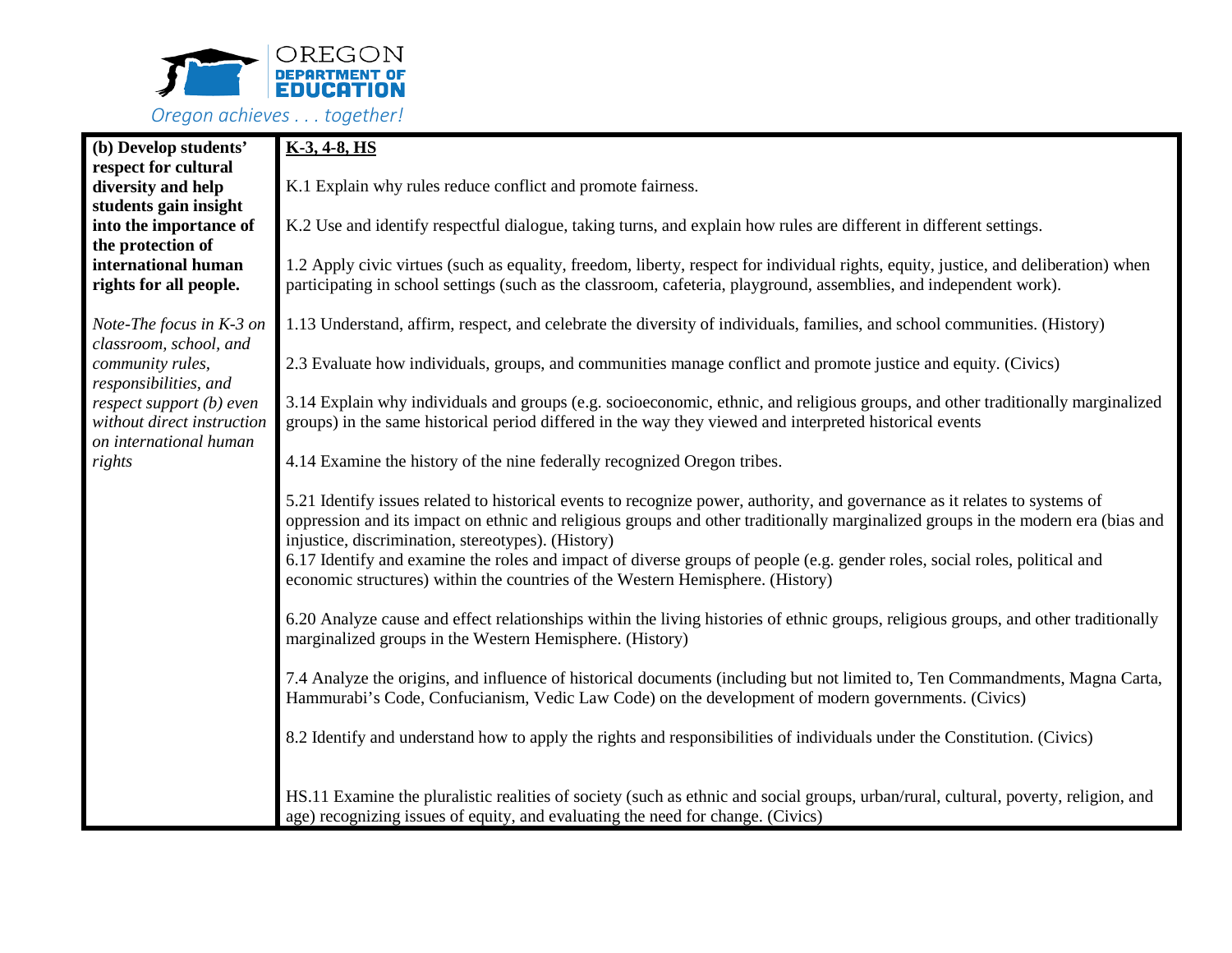

| (c) Promote students'<br>understanding of how<br>the Holocaust<br>contributed to the need<br>for the term "genocide"<br>and led to international<br>legislation that<br>recognized genocide as                                                                                                                                                                                                                             | $6-8$ , HS<br>6.20 Analyze cause and effect relationships within the living histories of ethnic groups, religious groups, and other traditionally<br>marginalized groups in the Western Hemisphere. (History)<br>HS.65 Identify and analyze the nature of systemic oppression on ethnic and religious groups, as well as other traditionally<br>marginalized groups, in the pursuit of justice and equality in Oregon, the United States and the world. (History) |
|----------------------------------------------------------------------------------------------------------------------------------------------------------------------------------------------------------------------------------------------------------------------------------------------------------------------------------------------------------------------------------------------------------------------------|-------------------------------------------------------------------------------------------------------------------------------------------------------------------------------------------------------------------------------------------------------------------------------------------------------------------------------------------------------------------------------------------------------------------------------------------------------------------|
| a crime;<br>Note-In studying acts of<br>genocide prior to the<br>Holocaust students<br>should be aware of the<br>post-1945 definition<br>created by the $U.N.*$ and<br>determine how to apply<br>the definition to various<br>historical cases.<br>Grade 6 allows for<br>examination of colonial<br>acts of violence as well<br>as post-independence<br>violence. E.g.<br>Guatemalan government<br>against Mayan villages. |                                                                                                                                                                                                                                                                                                                                                                                                                                                                   |

<span id="page-2-0"></span> <sup>\*</sup> The UN Definition and brief explanation is available<https://www.un.org/en/genocideprevention/genocide.shtml>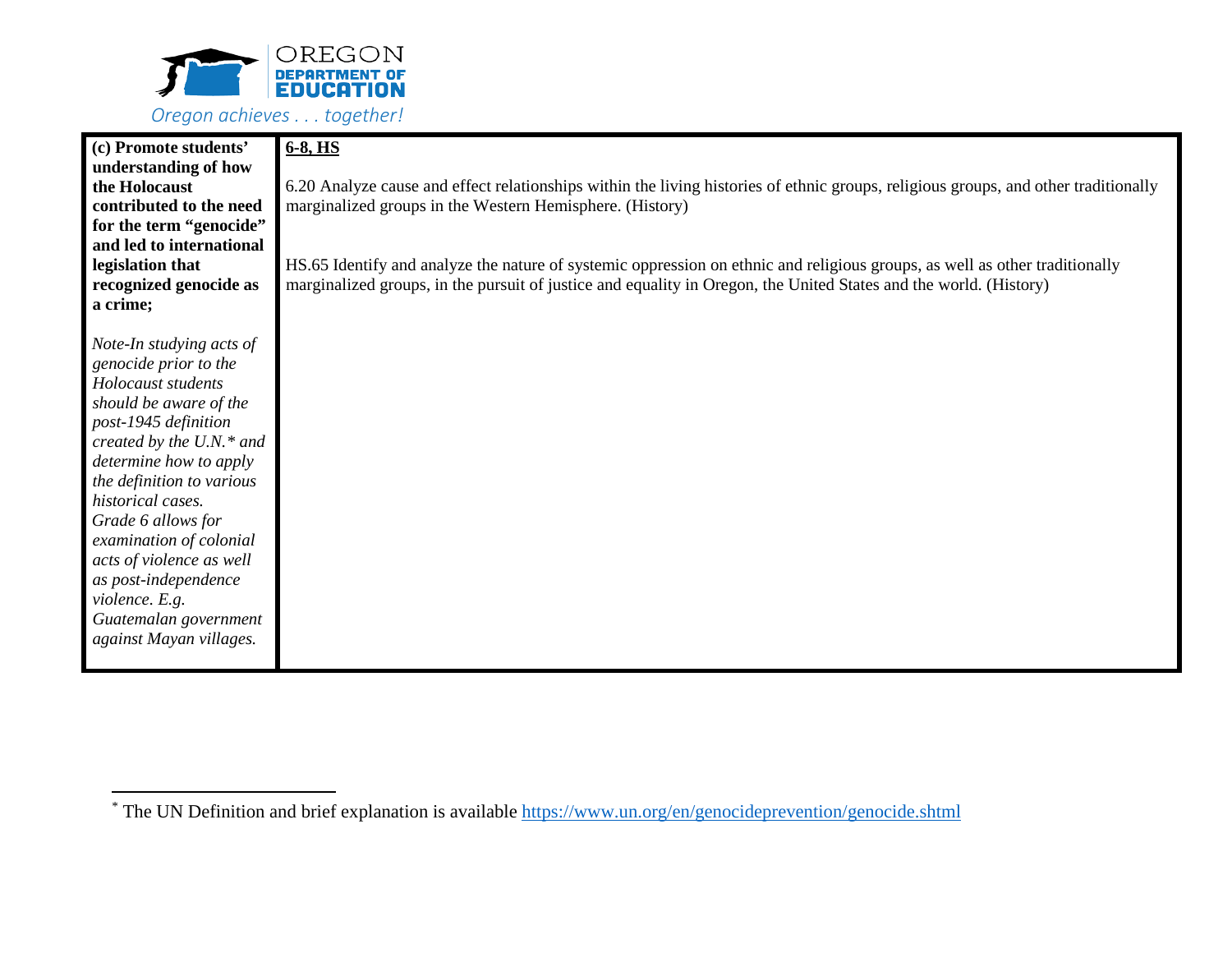

| (d) Stimulate students'           | $K-3, 4-8, HS$                                                                                                                 |  |  |  |  |  |  |  |  |
|-----------------------------------|--------------------------------------------------------------------------------------------------------------------------------|--|--|--|--|--|--|--|--|
| reflection on the roles and       |                                                                                                                                |  |  |  |  |  |  |  |  |
| responsibilities of citizens in   | K.14 Identify "change-makers," those that change things that are not fair and those that make the world better.                |  |  |  |  |  |  |  |  |
| democratic societies to           |                                                                                                                                |  |  |  |  |  |  |  |  |
| combat misinformation,            | 1.2 Apply civic virtues (such as equality, freedom, liberty, respect for individual rights, equity, justice, and deliberation) |  |  |  |  |  |  |  |  |
| indifference and                  | when participating in school settings (such as the classroom, cafeteria, playground, assemblies, and independent work).        |  |  |  |  |  |  |  |  |
| discrimination through tools      | 2.26 Use listening, consensus-building, and voting procedures to decide on and take informed action.                           |  |  |  |  |  |  |  |  |
| of resistance such as protest,    |                                                                                                                                |  |  |  |  |  |  |  |  |
| reform and celebration;           |                                                                                                                                |  |  |  |  |  |  |  |  |
|                                   | 3.2 Describe the responsibilities of people in their community and state.                                                      |  |  |  |  |  |  |  |  |
| Note-The focus in $K-3$ on        |                                                                                                                                |  |  |  |  |  |  |  |  |
| classroom, school, and            | 3.3 Explain how a community relies on active civic participation and identify opportunities for student participation in       |  |  |  |  |  |  |  |  |
| community rules,                  | local issues. (Civics)                                                                                                         |  |  |  |  |  |  |  |  |
| responsibilities, and respect, as |                                                                                                                                |  |  |  |  |  |  |  |  |
| well as identification and        | 4.23 Explain individual and cooperative approaches people have taken, or could take in the future, to address local,           |  |  |  |  |  |  |  |  |
| celebration of those who have     | regional, and global problems, as well as predict possible results of those actions.                                           |  |  |  |  |  |  |  |  |
| attempted to make positive        | 5.1 Analyze how cooperation and conflict among people contribute to political, economic, religious, and current social         |  |  |  |  |  |  |  |  |
| change support $(d)$              |                                                                                                                                |  |  |  |  |  |  |  |  |
|                                   | events and situations in the United States. (Civics)                                                                           |  |  |  |  |  |  |  |  |
|                                   |                                                                                                                                |  |  |  |  |  |  |  |  |
|                                   | 5.21 Identify issues related to historical events to recognize power, authority, and governance as it relates to systems of    |  |  |  |  |  |  |  |  |
|                                   | oppression and its impact on ethnic and religious groups and other traditionally marginalized groups in the modern era         |  |  |  |  |  |  |  |  |
|                                   | (bias and injustice, discrimination, stereotypes). (History)                                                                   |  |  |  |  |  |  |  |  |
|                                   |                                                                                                                                |  |  |  |  |  |  |  |  |
|                                   | 6.21 Identify issues related to historical events to recognize power, authority, and governance as it relates to systems of    |  |  |  |  |  |  |  |  |
|                                   | oppression and its impact on ethnic and religious groups and other traditionally marginalized groups in the modern era         |  |  |  |  |  |  |  |  |
|                                   | (bias and injustice, discrimination, stereotypes). (History)                                                                   |  |  |  |  |  |  |  |  |
|                                   |                                                                                                                                |  |  |  |  |  |  |  |  |
|                                   |                                                                                                                                |  |  |  |  |  |  |  |  |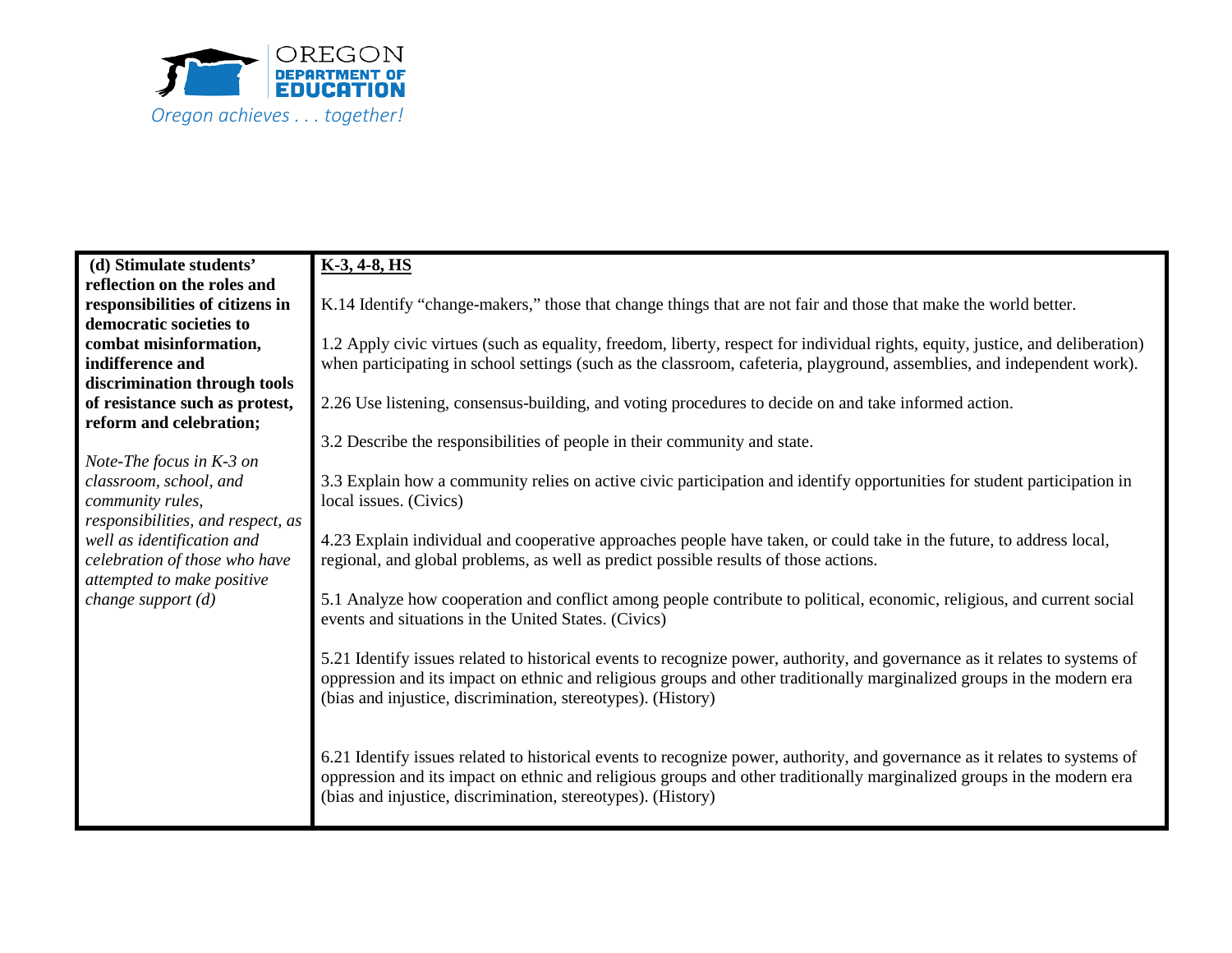

|                                                                                                                                                                                                                                                                | 6.26 Analyze how a specific problem can manifest itself at local, regional, and global levels. Identify challenges and<br>opportunities faced by those trying to address a specific problem.<br>7.5 Compare historical and contemporary means of changing societies and promoting the common good.<br>8.9 Analyze the effect of historical and contemporary means of changing societies, and promoting the common good.<br>8.10 Explain specific roles and responsibilities of citizens (such as voters, jurors, taxpayers, members of the armed forces,<br>petitioners, protesters, and office-holders).<br>HS.10 Explain the roles and responsibilities of active members of a democracy and the role of individuals, social<br>movements, and governments in various current events.                                                                                                                                                                                                                                                                                                                                                                                                                                                                                                                                                                                                                                                                                                                                                                                                                                                                                                                                                                                                                                            |  |  |  |  |  |  |
|----------------------------------------------------------------------------------------------------------------------------------------------------------------------------------------------------------------------------------------------------------------|------------------------------------------------------------------------------------------------------------------------------------------------------------------------------------------------------------------------------------------------------------------------------------------------------------------------------------------------------------------------------------------------------------------------------------------------------------------------------------------------------------------------------------------------------------------------------------------------------------------------------------------------------------------------------------------------------------------------------------------------------------------------------------------------------------------------------------------------------------------------------------------------------------------------------------------------------------------------------------------------------------------------------------------------------------------------------------------------------------------------------------------------------------------------------------------------------------------------------------------------------------------------------------------------------------------------------------------------------------------------------------------------------------------------------------------------------------------------------------------------------------------------------------------------------------------------------------------------------------------------------------------------------------------------------------------------------------------------------------------------------------------------------------------------------------------------------------|--|--|--|--|--|--|
| (e) Provide students with<br>opportunities to contextualize<br>and analyze patterns of<br>human behavior by<br>individuals and groups who<br>belong in one or more<br>categories, including<br>perpetrator, collaborator,<br>bystander, victim and<br>rescuer; | $2-5, 6-8, HS$<br>2.16 Identify a variety of diverse individuals, groups, and circumstances that had an impact on the local community<br>including individuals who are American Indian/Alaska Native/Native Hawaiian or Americans of African, Asian, Pacific<br>Island, Chicano, Latino, or Middle Eastern descent; individuals from all religious backgrounds; and individuals from<br>traditionally marginalized groups (women, people with disabilities, immigrants, refugees, and individuals who are<br>lesbian, gay, bisexual, or transgender). (History)<br>3.11 Describe how individuals, groups, (e.g. socioeconomic differences, ethnic groups, and social groups including<br>individuals who are American Indian/Alaska Native/Native Hawaiian or Americans of African, Asian, Pacific Island,<br>Chicano, Latino, or Middle Eastern descent), religious groups, and other traditionally marginalized groups (women,<br>people with disabilities, immigrants, refugees, and individuals who are lesbian, gay, bisexual, or transgender), events and<br>developments have shaped the local community and region.<br>4.12 Explain how diverse individuals, groups (including socioeconomic differences, ethnic groups, and social groups and<br>including individuals who are American Indian/Alaska Native/Native Hawaiian or Americans of African, Asian, Pacific<br>Island, Chicano, Latino, or Middle Eastern descent, religious groups), and other traditionally marginalized groups<br>(women, people with disabilities, immigrants, refugees, and individuals who are lesbian, gay, bisexual, or transgender),<br>circumstances and events influenced the early growth and changes in Oregon (including, but not limited to fur trappers,<br>traders, Lewis and Clark, pioneers and westward movement). (History) |  |  |  |  |  |  |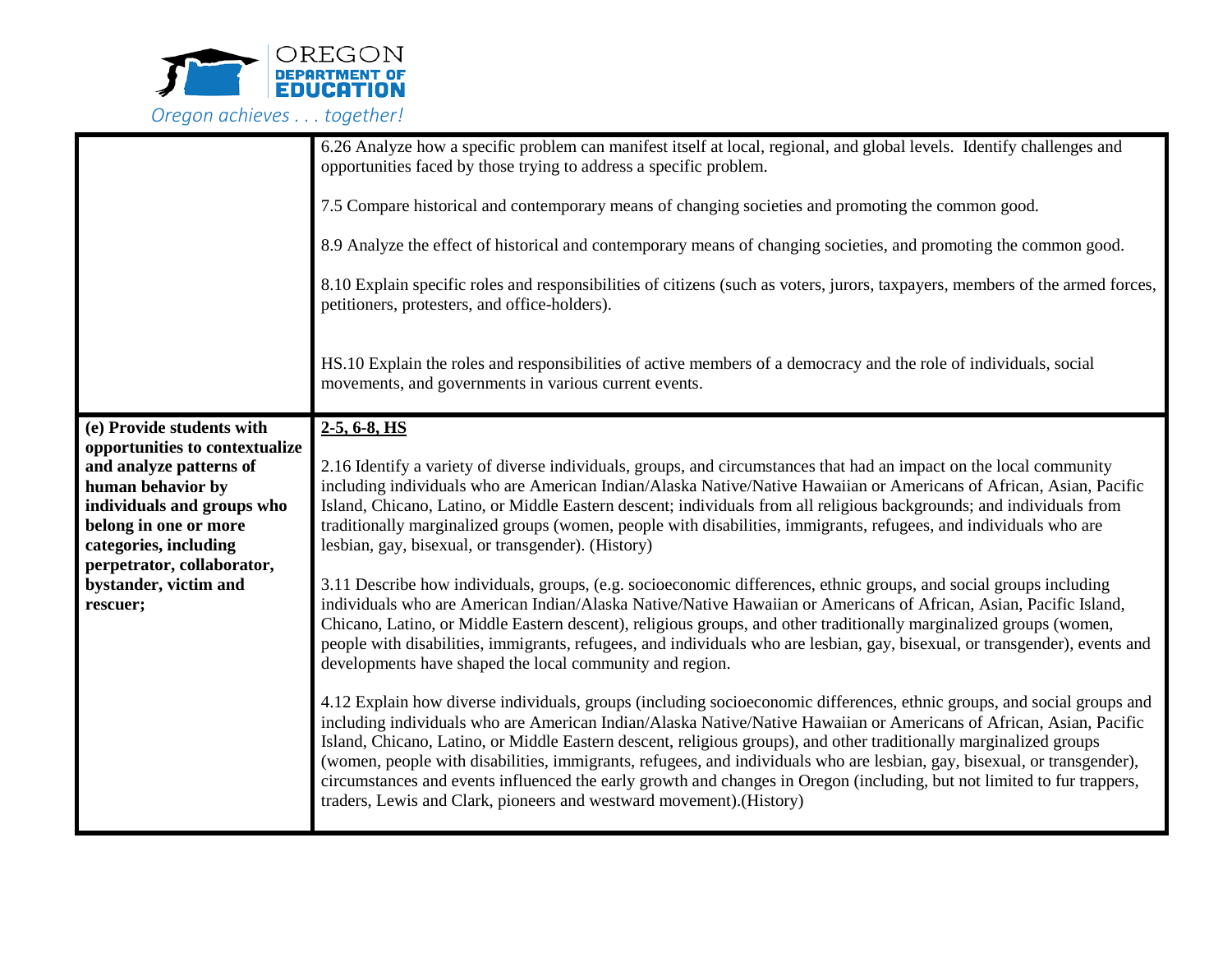

|                                                          | 5.21 Identify issues related to historical events to recognize power, authority, and governance as it relates to systems of<br>oppression and its impact on ethnic and religious groups and other traditionally marginalized groups in the modern era<br>(bias and injustice, discrimination, stereotypes). (History)                                                                                                                                                                                                                                              |
|----------------------------------------------------------|--------------------------------------------------------------------------------------------------------------------------------------------------------------------------------------------------------------------------------------------------------------------------------------------------------------------------------------------------------------------------------------------------------------------------------------------------------------------------------------------------------------------------------------------------------------------|
|                                                          | 6.21 Identify issues related to historical events to recognize power, authority, and governance as it relates to systems of<br>oppression and its impact on ethnic and religious groups and other traditionally marginalized groups in the modern era<br>(bias and injustice, discrimination, stereotypes). (History)                                                                                                                                                                                                                                              |
|                                                          | 7.26 Analyze cause and effect relationships within the living histories of ethnic groups, religious groups and other<br>traditionally marginalized groups in the Eastern Hemisphere. (History)                                                                                                                                                                                                                                                                                                                                                                     |
|                                                          | 8.24 Examine the cause and effect of social, political, and economic factors that motivated westward expansion, invasion<br>of indigenous peoples, institutions, and the resulting impacts. (History)                                                                                                                                                                                                                                                                                                                                                              |
|                                                          | 8.27 Determine and explain the importance and contributions (products, events, actions, and ideas) of key people,<br>cultures, ethnic groups (including individuals who are American Indian/Alaska Native/Native Hawaiian or Americans of<br>African, Asian, Pacific Island, Chicano, Latino, or Middle Eastern descent), religious groups, and other traditionally<br>marginalized groups (women, people with disabilities, immigrants, refugees, and individuals who are lesbian, gay,<br>bisexual, or transgender) in Oregon, the United States, and the world. |
|                                                          | HS.55 Analyze the complexity of the interaction of multiple perspectives to investigate causes and effects of significant<br>events in the development of world, U.S., and Oregon history. (History)                                                                                                                                                                                                                                                                                                                                                               |
|                                                          | HS.60 Analyze the history, culture, tribal sovereignty, and historical and current issues of the American Indian/Alaska<br>Native/Native Hawaiian in Oregon and the United States. (History)                                                                                                                                                                                                                                                                                                                                                                       |
| (f) Enable students to                                   | $K-3, 4-8, HS$                                                                                                                                                                                                                                                                                                                                                                                                                                                                                                                                                     |
| understand the ramifications<br>of prejudice, racism and | K.1 Explain why rules reduce conflict and promote fairness.                                                                                                                                                                                                                                                                                                                                                                                                                                                                                                        |
| stereotyping;                                            |                                                                                                                                                                                                                                                                                                                                                                                                                                                                                                                                                                    |
|                                                          | K.2 Use and identify respectful dialogue, taking turns, and explain how rules are different in different settings.                                                                                                                                                                                                                                                                                                                                                                                                                                                 |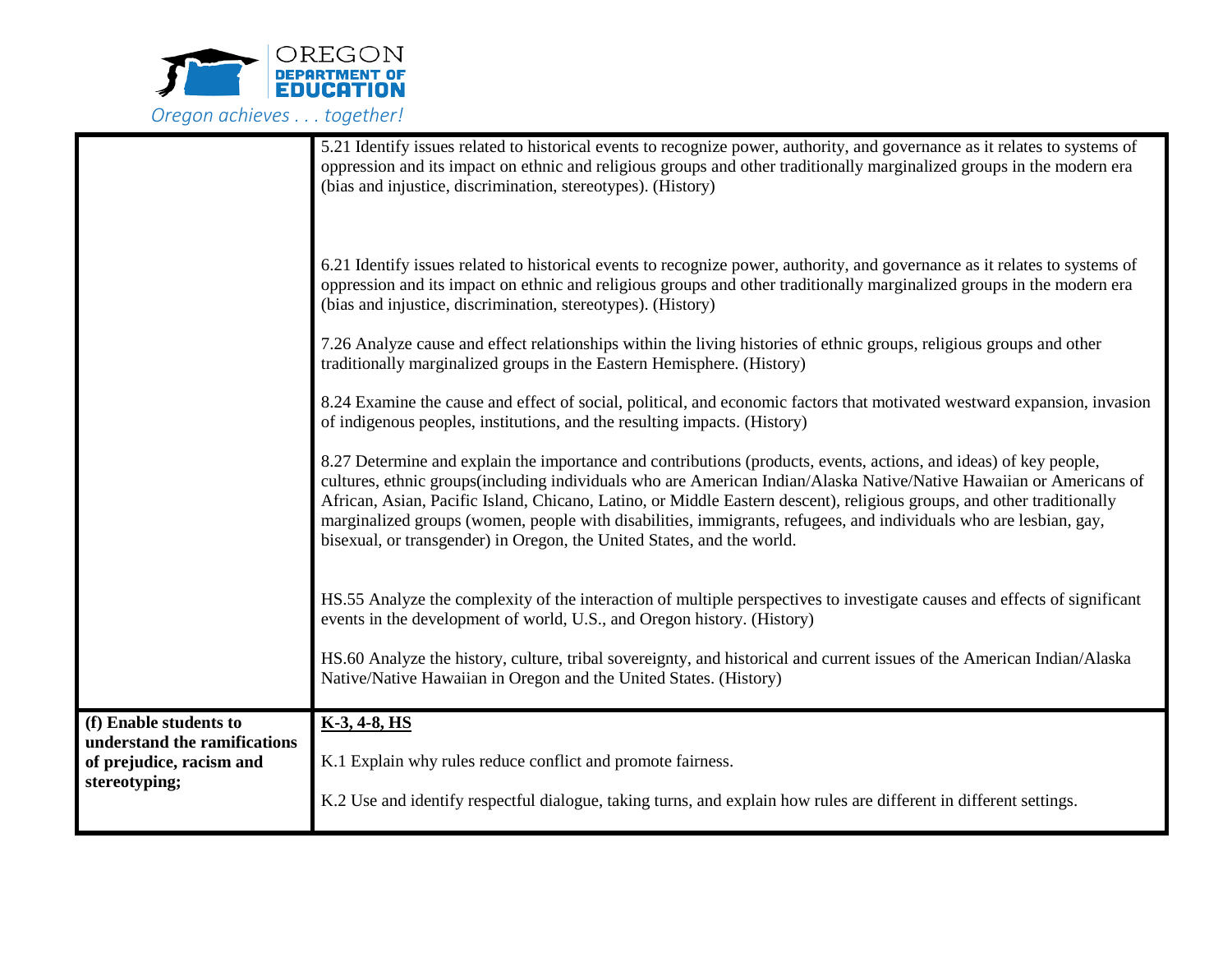

| 1.2 Apply civic virtues (such as equality, freedom, liberty, respect for individual rights, equity, justice, and deliberation)<br>when participating in school settings (such as the classroom, cafeteria, playground, assemblies, and independent work).                                                                                                                                                                                                                                                                                                                                                                                                                                                                         |
|-----------------------------------------------------------------------------------------------------------------------------------------------------------------------------------------------------------------------------------------------------------------------------------------------------------------------------------------------------------------------------------------------------------------------------------------------------------------------------------------------------------------------------------------------------------------------------------------------------------------------------------------------------------------------------------------------------------------------------------|
| 1.13 Understand, affirm, respect, and celebrate the diversity of individuals, families, and school communities. (History)                                                                                                                                                                                                                                                                                                                                                                                                                                                                                                                                                                                                         |
| 2.3 Evaluate how individuals, groups, and communities manage conflict and promote justice and equity.                                                                                                                                                                                                                                                                                                                                                                                                                                                                                                                                                                                                                             |
| 2.4 Give examples of and identify appropriate and inappropriate use of power and its effect.                                                                                                                                                                                                                                                                                                                                                                                                                                                                                                                                                                                                                                      |
| 3.11 Describe how individuals, groups, (e.g. socioeconomic differences, ethnic groups, and social groups including<br>individuals who are American Indian/Alaska Native/Native Hawaiian or Americans of African, Asian, Pacific Island,<br>Chicano, Latino, or Middle Eastern descent), religious groups, and other traditionally marginalized groups (women,<br>people with disabilities, immigrants, refugees, and individuals who are lesbian, gay, bisexual, or transgender), events and<br>developments have shaped the local community and region.                                                                                                                                                                          |
| 4.14 Examine the history of the nine federally recognized Oregon tribes. (History)                                                                                                                                                                                                                                                                                                                                                                                                                                                                                                                                                                                                                                                |
| 5.16 Explain the religious, political, and economic reasons for movement of people from Europe to the Americas, and<br>analyze the multiple perspectives of the interactions between settlers and American Indians. (History)                                                                                                                                                                                                                                                                                                                                                                                                                                                                                                     |
| 5.21 Identify issues related to historical events to recognize power, authority, and governance as it relates to systems of<br>oppression and its impact on ethnic and religious groups and other traditionally marginalized groups in the modern era<br>(bias and injustice, discrimination, stereotypes). (History)                                                                                                                                                                                                                                                                                                                                                                                                             |
| 6.21 Identify issues related to historical events to recognize power, authority, and governance as it relates to systems of<br>oppression and its impact on ethnic and religious groups and other traditionally marginalized groups in the modern era<br>(bias and injustice, discrimination, stereotypes). (History)                                                                                                                                                                                                                                                                                                                                                                                                             |
| 7.25 Identify issues related to historical events to recognize power, authority, religion, and governance as it relates to<br>systemic oppression and its impact on indigenous peoples and ethnic and religious groups, and other traditionally<br>marginalized groups in the modern era (bias, injustice, anti-Semitism, discrimination, stereotypes) including individuals<br>who are American Indian/Alaska Native/Native Hawaiian or Americans of African, Asian, Pacific Island, Chicano,<br>Latino, or Middle Eastern descent and traditionally marginalized groups (women, people with disabilities, immigrants,<br>refugees, religious groups, and individuals who are lesbian, gay, bisexual, or transgender). (History) |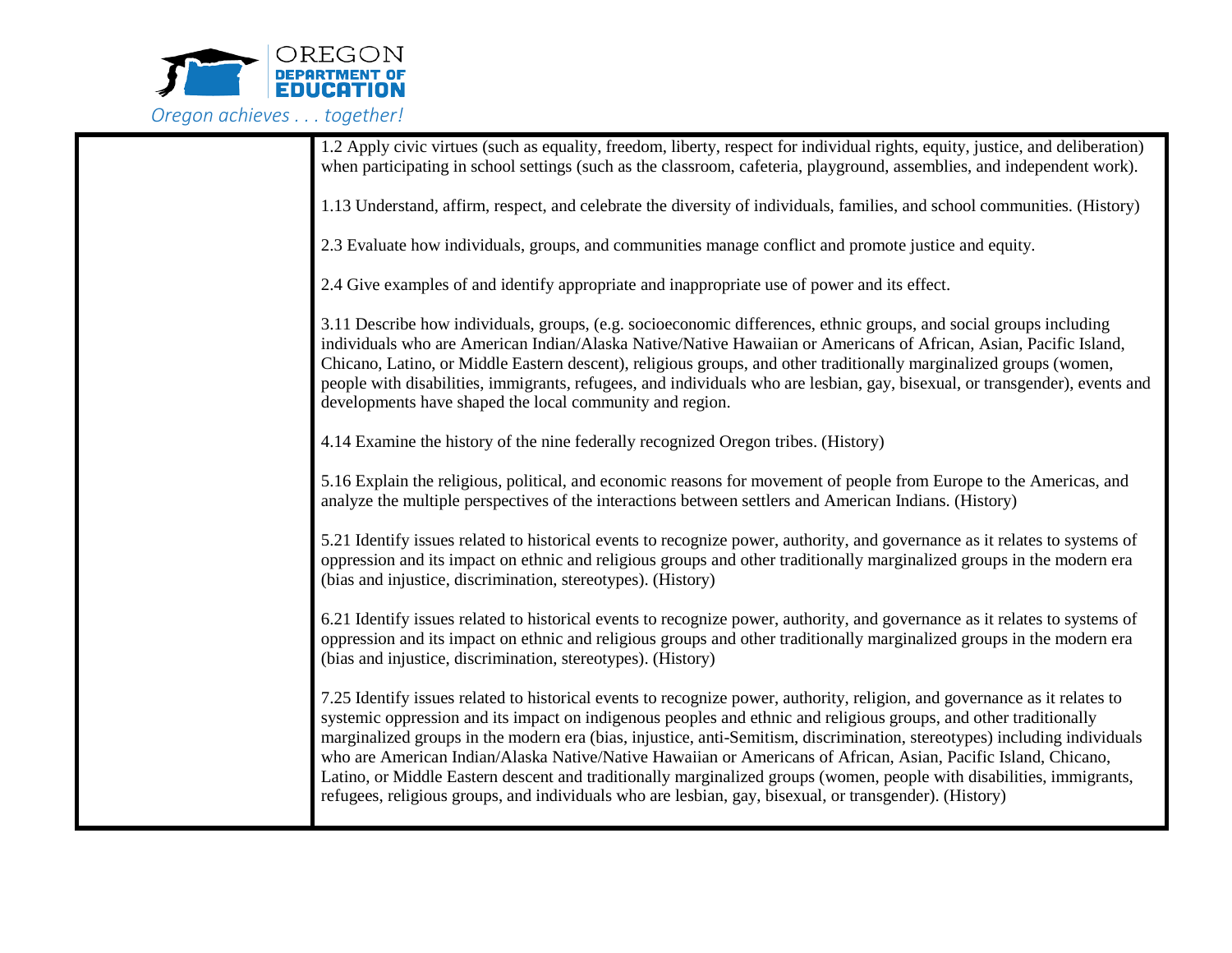

|                                                                                        | 7.26 Analyze cause and effect relationships within the living histories of ethnic groups, religious groups and other<br>traditionally marginalized groups in the Eastern Hemisphere.<br>8.28 Identify issues related to historical events to recognize the power, authority, and governance as it relates to systemic of<br>impact on ethnic and religious groups, as well as other historically persecuted individuals in the United States in the modern<br>injustice, discrimination, and stereotypes). (History)<br>HS.61 Analyze and explain persistent historical, social and political issues, conflicts and compromises in regards to<br>power, inequality and justice and their connection to currents events and movements. (History) |
|----------------------------------------------------------------------------------------|-------------------------------------------------------------------------------------------------------------------------------------------------------------------------------------------------------------------------------------------------------------------------------------------------------------------------------------------------------------------------------------------------------------------------------------------------------------------------------------------------------------------------------------------------------------------------------------------------------------------------------------------------------------------------------------------------------------------------------------------------|
| (g) Preserve the memories of                                                           | 6-8, HS                                                                                                                                                                                                                                                                                                                                                                                                                                                                                                                                                                                                                                                                                                                                         |
| survivors of genocide and                                                              |                                                                                                                                                                                                                                                                                                                                                                                                                                                                                                                                                                                                                                                                                                                                                 |
| provide opportunities for                                                              | 6.24 Gather, interpret, document, and use information from multiple sources and diverse media, distinguish facts from                                                                                                                                                                                                                                                                                                                                                                                                                                                                                                                                                                                                                           |
| students to discuss and honor<br>survivors' cultural legacies;                         | opinions while recognizing points of view through inquiry and research. * (Analysis)                                                                                                                                                                                                                                                                                                                                                                                                                                                                                                                                                                                                                                                            |
|                                                                                        | 7.28 Draw on multiple disciplinary lenses to analyze how a specific problem can manifest itself at local, regional, and                                                                                                                                                                                                                                                                                                                                                                                                                                                                                                                                                                                                                         |
| Students should be introduced<br>to the ahistorical attempt by<br>Holocaust deniers to | global levels over time, identifying its characteristics and causes, and the challenges and opportunities faced by those<br>trying to address the problem. (Analysis)                                                                                                                                                                                                                                                                                                                                                                                                                                                                                                                                                                           |
| delegitimize evidence in the<br>historical record or to create a                       | HS.71 Construct arguments using precise claims, integrating and evaluating information provided by multiple sources,                                                                                                                                                                                                                                                                                                                                                                                                                                                                                                                                                                                                                            |
| "debate" on facts of the                                                               | diverse media, and formats, while acknowledging counterclaims and evidentiary strengths and weaknesses. (Analysis)                                                                                                                                                                                                                                                                                                                                                                                                                                                                                                                                                                                                                              |
| Holocaust and other genocides.                                                         |                                                                                                                                                                                                                                                                                                                                                                                                                                                                                                                                                                                                                                                                                                                                                 |
| The pervasive nature of                                                                | HS.73 Identify and analyze multiple and diverse perspectives as critical consumers of information. (Analysis)                                                                                                                                                                                                                                                                                                                                                                                                                                                                                                                                                                                                                                   |
| Holocaust denial and other                                                             |                                                                                                                                                                                                                                                                                                                                                                                                                                                                                                                                                                                                                                                                                                                                                 |
| forms of antisemitism on the                                                           |                                                                                                                                                                                                                                                                                                                                                                                                                                                                                                                                                                                                                                                                                                                                                 |
| internet should be addressed                                                           | *Gathering, interpreting, and analyzing primary and secondary sources related to acts of genocide.                                                                                                                                                                                                                                                                                                                                                                                                                                                                                                                                                                                                                                              |
| using Soc. Sci analysis<br>standards and with instruction                              |                                                                                                                                                                                                                                                                                                                                                                                                                                                                                                                                                                                                                                                                                                                                                 |
| on media literacy                                                                      |                                                                                                                                                                                                                                                                                                                                                                                                                                                                                                                                                                                                                                                                                                                                                 |
|                                                                                        |                                                                                                                                                                                                                                                                                                                                                                                                                                                                                                                                                                                                                                                                                                                                                 |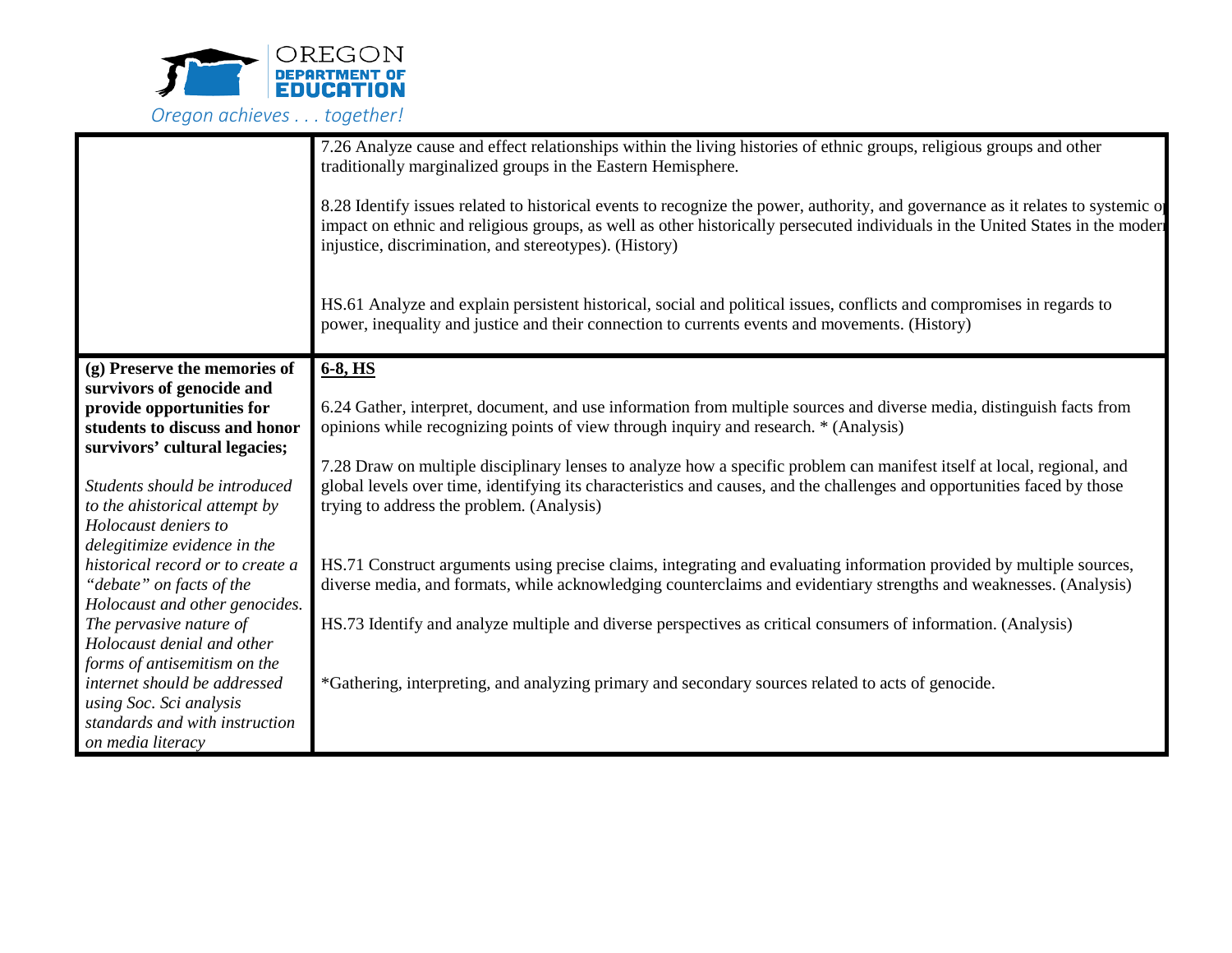

| (h) Provide students with a        | 4, 8, HS                                                                                                                                                                                                                                  |  |  |  |  |  |  |  |  |
|------------------------------------|-------------------------------------------------------------------------------------------------------------------------------------------------------------------------------------------------------------------------------------------|--|--|--|--|--|--|--|--|
| foundation for examining the       |                                                                                                                                                                                                                                           |  |  |  |  |  |  |  |  |
| history of discrimination in       | 4.2 Explain how Oregon achieved statehood and identify the stakeholders involved. (Civics)                                                                                                                                                |  |  |  |  |  |  |  |  |
| this state;                        |                                                                                                                                                                                                                                           |  |  |  |  |  |  |  |  |
|                                    | 4.3 Analyze how wealth and scarcity connect to personal, community, regional, and world resources. (Economics)                                                                                                                            |  |  |  |  |  |  |  |  |
| Note: In Oregon, the               |                                                                                                                                                                                                                                           |  |  |  |  |  |  |  |  |
| relationship of the Federal and    | 4.7 Explain the interactions between the Pacific Northwest physical systems and human systems, with a focus on Native                                                                                                                     |  |  |  |  |  |  |  |  |
| Territorial government with        | Americans in that region. (Geography)                                                                                                                                                                                                     |  |  |  |  |  |  |  |  |
| <b>Native Americans offers</b>     |                                                                                                                                                                                                                                           |  |  |  |  |  |  |  |  |
| multiple opportunities to          | 4.11 Analyze the distinct way of knowing and living amongst the different American Indian tribes in Oregon prior to                                                                                                                       |  |  |  |  |  |  |  |  |
| address $(h)$ . This state history | colonization, such as religion, language, and cultural practices and the subsequent impact of that colonization. (History)                                                                                                                |  |  |  |  |  |  |  |  |
| should be revisited in Grade 8     |                                                                                                                                                                                                                                           |  |  |  |  |  |  |  |  |
| and High School in support of      | 4.12 Explain how diverse individuals, groups (including socioeconomic differences, ethnic groups, and social groups and                                                                                                                   |  |  |  |  |  |  |  |  |
| SB664 and SB13                     | including individuals who are American Indian/Alaska Native/Native Hawaiian or Americans of African, Asian, Pacific<br>Island, Chicano, Latino, or Middle Eastern descent, religious groups), and other traditionally marginalized groups |  |  |  |  |  |  |  |  |
|                                    | (women, people with disabilities, immigrants, refugees, and individuals who are lesbian, gay, bisexual, or transgender),                                                                                                                  |  |  |  |  |  |  |  |  |
|                                    | circumstances and events influenced the early growth and changes in Oregon (including, but not limited to fur trappers,                                                                                                                   |  |  |  |  |  |  |  |  |
|                                    | traders, Lewis and Clark, pioneers and westward movement). (History)                                                                                                                                                                      |  |  |  |  |  |  |  |  |
|                                    |                                                                                                                                                                                                                                           |  |  |  |  |  |  |  |  |
|                                    | 4.13 Give examples of changes in Oregon's agricultural, industrial, political, and business development over time, and the                                                                                                                |  |  |  |  |  |  |  |  |
|                                    | impacts on the people of the state (including people of different socioeconomic status, ethnic groups, religious groups,                                                                                                                  |  |  |  |  |  |  |  |  |
|                                    | and other traditionally marginalized groups). (History)                                                                                                                                                                                   |  |  |  |  |  |  |  |  |
|                                    |                                                                                                                                                                                                                                           |  |  |  |  |  |  |  |  |
|                                    | 4.14 Examine the history of the nine federally recognized Oregon tribes. (History)                                                                                                                                                        |  |  |  |  |  |  |  |  |
|                                    |                                                                                                                                                                                                                                           |  |  |  |  |  |  |  |  |
|                                    |                                                                                                                                                                                                                                           |  |  |  |  |  |  |  |  |
|                                    | 8.31 Analyze intersecting identities and relationships within the living histories of ethnic groups such as individuals who                                                                                                               |  |  |  |  |  |  |  |  |
|                                    | are American Indian/Alaska Native/Native Hawaiian or Americans of African, Asian, Pacific Island, Chicano, Latino, or                                                                                                                     |  |  |  |  |  |  |  |  |
|                                    | Middle Eastern descent), religious groups, and other traditionally marginalized groups (women, people with disabilities,                                                                                                                  |  |  |  |  |  |  |  |  |
|                                    | immigrants, refugees, and individuals who are lesbian, gay, bisexual, or transgender) in the United States. (History)                                                                                                                     |  |  |  |  |  |  |  |  |
|                                    |                                                                                                                                                                                                                                           |  |  |  |  |  |  |  |  |
|                                    | HS.60 Analyze the history, culture, tribal sovereignty, and historical and current issues of the American Indian/Alaska                                                                                                                   |  |  |  |  |  |  |  |  |
|                                    | Native/Native Hawaiian in Oregon and the United States. (History)                                                                                                                                                                         |  |  |  |  |  |  |  |  |
|                                    |                                                                                                                                                                                                                                           |  |  |  |  |  |  |  |  |
|                                    | HS.64 Examine the development of the concepts of ethnicity and race. (History)                                                                                                                                                            |  |  |  |  |  |  |  |  |
|                                    |                                                                                                                                                                                                                                           |  |  |  |  |  |  |  |  |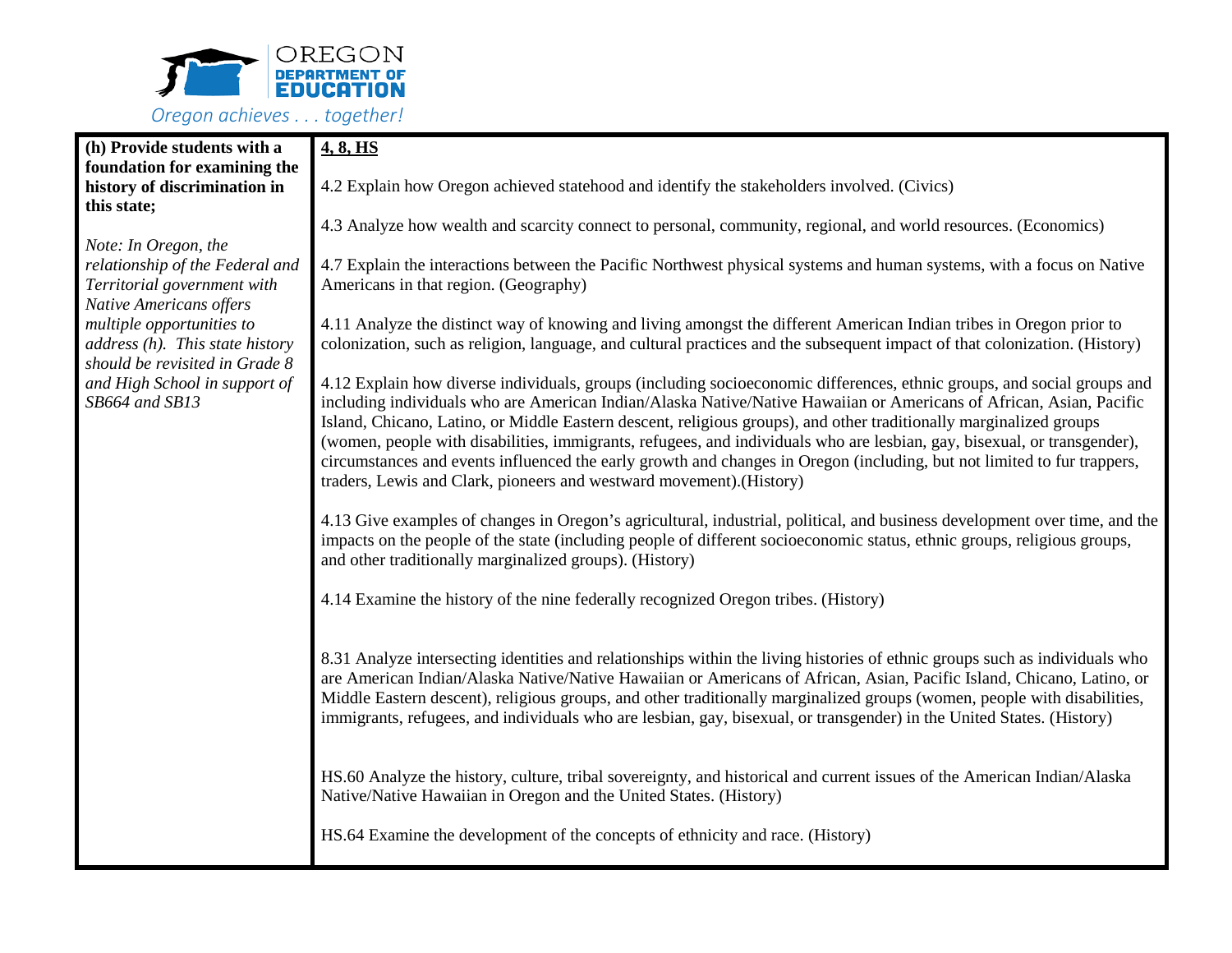

|                                                                                                                                                                                                                                                                                                                                               | HS.65 Identify and analyze the nature of systemic oppression on ethnic and religious groups, as well as other traditionally<br>marginalized groups, in the pursuit of justice and equality in Oregon, the United States and the world. (History)                                                                                                                                                                                                                            |  |  |  |  |  |  |  |  |  |
|-----------------------------------------------------------------------------------------------------------------------------------------------------------------------------------------------------------------------------------------------------------------------------------------------------------------------------------------------|-----------------------------------------------------------------------------------------------------------------------------------------------------------------------------------------------------------------------------------------------------------------------------------------------------------------------------------------------------------------------------------------------------------------------------------------------------------------------------|--|--|--|--|--|--|--|--|--|
| (i) Explore the various<br>mechanisms of transitional<br>and restorative justice that<br>help humanity move forward<br>in the aftermath of genocide.                                                                                                                                                                                          | $K-3, 4-8, HS$<br>K.1 Explain why rules reduce conflict and promote fairness.<br>K.2 Use and identify respectful dialogue, taking turns, and explain how rules are different in different settings.                                                                                                                                                                                                                                                                         |  |  |  |  |  |  |  |  |  |
| Note: For K-3 basic classroom<br>rules, expectations, and<br>procedures in resolving<br>conflicts can be used to support<br>an understanding of the<br>concept of restorative justice.<br>(i.e. "fairness" and<br>"empathy"). Grade 4-HS<br>allows for the exploration of<br>specific historical examples of<br>the application or absence of | 1.2 Apply civic virtues (such as equality, freedom, liberty, respect for individual rights, equity, justice, and deliberation)<br>when participating in school settings (such as the classroom, cafeteria, playground, assemblies, and independent work).<br>1.13 Understand, affirm, respect, and celebrate the diversity of individuals, families, and school communities. (History)<br>2.3 Evaluate how individuals, groups, and communities manage conflict and promote |  |  |  |  |  |  |  |  |  |
|                                                                                                                                                                                                                                                                                                                                               | 4.23 Explain individual and cooperative approaches people have taken, or could take in the future, to address local,<br>regional, and global problems, as well as predict possible results of those actions. (Analysis)                                                                                                                                                                                                                                                     |  |  |  |  |  |  |  |  |  |
| restorative justice.                                                                                                                                                                                                                                                                                                                          | 6.27 Assess individual and collective capacities to take action to address local and regional issues, taking into account a<br>range of possible levers of power, strategies and potential outcomes. (Analysis)<br>7.29 Assess individual and collective capacities to take informed action to address local, regional, and global problems,<br>taking into account a range of possible levers of power, strategies and potential outcomes. (Analysis)                      |  |  |  |  |  |  |  |  |  |
|                                                                                                                                                                                                                                                                                                                                               | 8.34 Analyze and apply a range of deliberative and collaborative procedures to make decisions and take informed action<br>(SS Analysis)                                                                                                                                                                                                                                                                                                                                     |  |  |  |  |  |  |  |  |  |
|                                                                                                                                                                                                                                                                                                                                               | HS.65 Identify and analyze the nature of systemic oppression on ethnic and religious groups, as well as other traditionally<br>marginalized groups, in the pursuit of justice and equality in Oregon, the United States and the world. (History)                                                                                                                                                                                                                            |  |  |  |  |  |  |  |  |  |
|                                                                                                                                                                                                                                                                                                                                               | HS.75 Evaluate options for individual and collective actions to address local, regional and global problems by engaging<br>in self-reflection, strategy identification, and complex causal reasoning.                                                                                                                                                                                                                                                                       |  |  |  |  |  |  |  |  |  |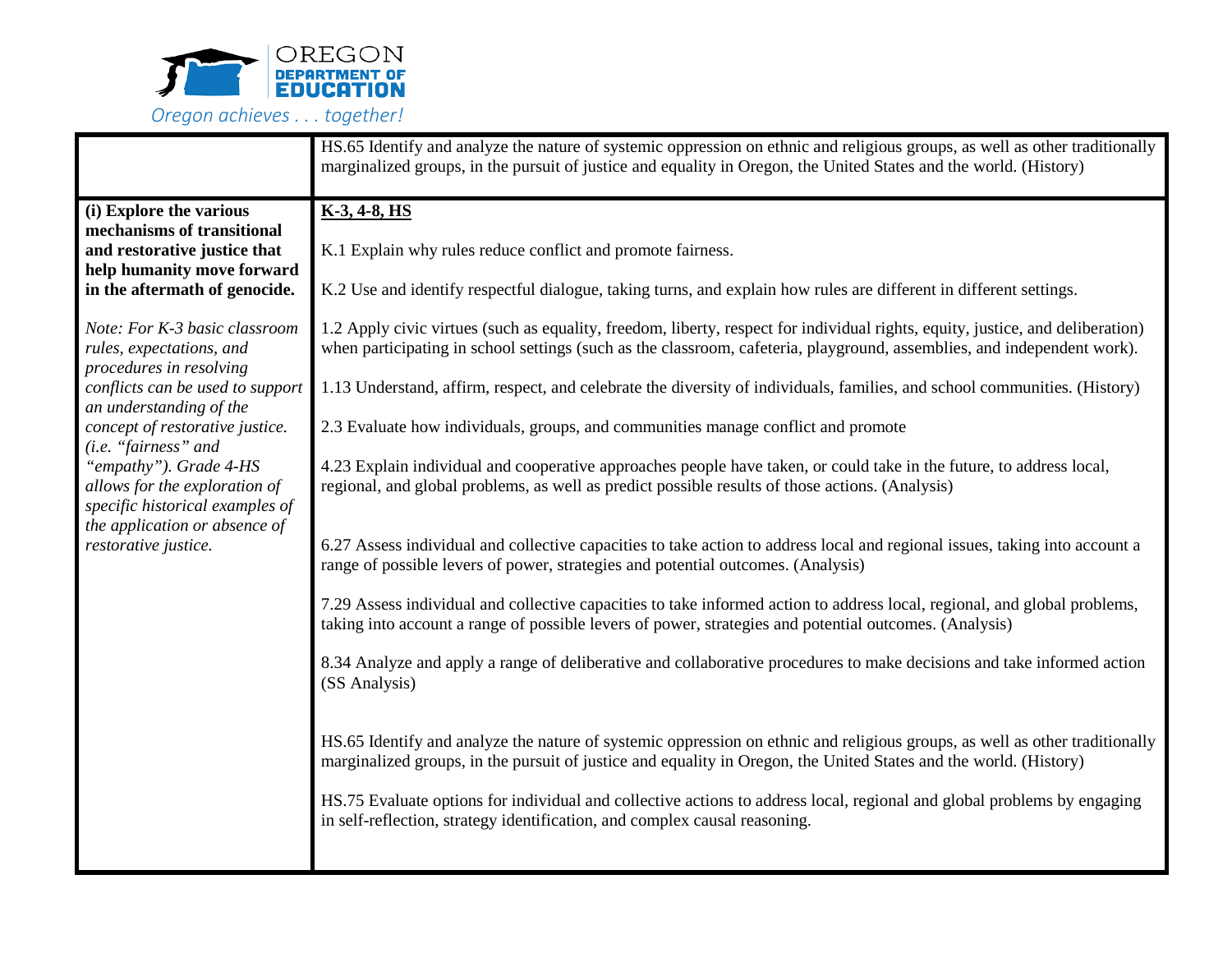

## CROSS IDENTIFIED SOCIAL SCIENCE STANDARD & SB664 OUTCOMES

| <b>GRADE</b><br><b>LEVEL</b>                                            | <b>SB664</b> | $\mathbf{A}$ | $\bf{B}$   | $\mathbf C$    | $\mathbf{D}$  | $\bf{E}$                  | $\mathbf F$   | $\mathbf G$    | H                                                 | $\mathbf I$  | # of<br>unique<br>grade<br>level<br>standards |
|-------------------------------------------------------------------------|--------------|--------------|------------|----------------|---------------|---------------------------|---------------|----------------|---------------------------------------------------|--------------|-----------------------------------------------|
| <b>KINDER</b>                                                           |              | X            | K1, K2     | $\mathbf X$    | K14           | $\boldsymbol{\mathrm{X}}$ | K1, K2        | $\mathbf X$    | $\mathbf X$                                       | K1, K2       | $\mathfrak{Z}$                                |
| <b>GRADE 1</b>                                                          |              | $\mathbf X$  | 1.2,1.13   | $\mathbf X$    | 1.2           | $\boldsymbol{\mathrm{X}}$ | 1.2,<br>1.13  | $\mathbf X$    | $\mathbf X$                                       | 1.2,<br>1.13 | $\overline{2}$                                |
| <b>GRADE 2</b>                                                          |              | $\mathbf X$  | 2.3        | $\mathbf X$    | 2.26          | 2.16                      | 2.3, 2.4      | $\mathbf X$    | $\mathbf X$                                       | 2.3          | $\overline{4}$                                |
| <b>GRADE 3</b>                                                          |              | X            | 3.14       | X              | 3.2, 3.3      | 3.11                      | 3.11          | $\mathbf X$    | $\mathbf X$                                       |              | $\overline{4}$                                |
| <b>GRADE 4</b>                                                          |              | 4.11,4.14    | 4.14       | $\mathbf X$    | 4.23          | 4.12                      | 4.14          | $\overline{X}$ | 4.2, 4.3,<br>4.7, 4.11,<br>4.12,<br>4.13,<br>4.14 | 4.23         | $\overline{9}$                                |
| <b>GRADE 5</b>                                                          |              | 5.2          | 5.21       | $\mathbf X$    | 5.1, 5.21     | 5.24                      | 5.16,<br>5.21 | X              | $\mathbf X$                                       |              | 5                                             |
| <b>GRADE 6</b>                                                          |              |              | 6.17, 6.20 | 6.20           | 6.21,<br>6.26 | 6.21                      | 6.21          | 6.24           | $\mathbf X$                                       | 6.27         | 6                                             |
| <b>GRADE 7</b>                                                          |              |              | 7.4        |                | 7.5           | 7.26                      | 7.25,<br>7.26 | 7.28           | $\mathbf X$                                       | 7.29         | $\overline{7}$                                |
| <b>GRADE 8</b>                                                          |              | 8.3          | 8.2        |                | 8.9, 8.10     | 8.24                      | 8.28          |                | 8.31                                              | 8.34         | 8                                             |
| H.S                                                                     |              | 65           | 11         | 65             | 10            | 55,60                     | 61            | 71,73          | 60, 64,<br>65                                     | 65, 75       | 10                                            |
| # of<br><b>Opportunities</b><br>$for$ $SB$<br>664/Social<br>Sci Overlap |              | 5            | 13         | $\overline{2}$ | 13            | 9                         | 15            | 6              | 11                                                | 11           |                                               |